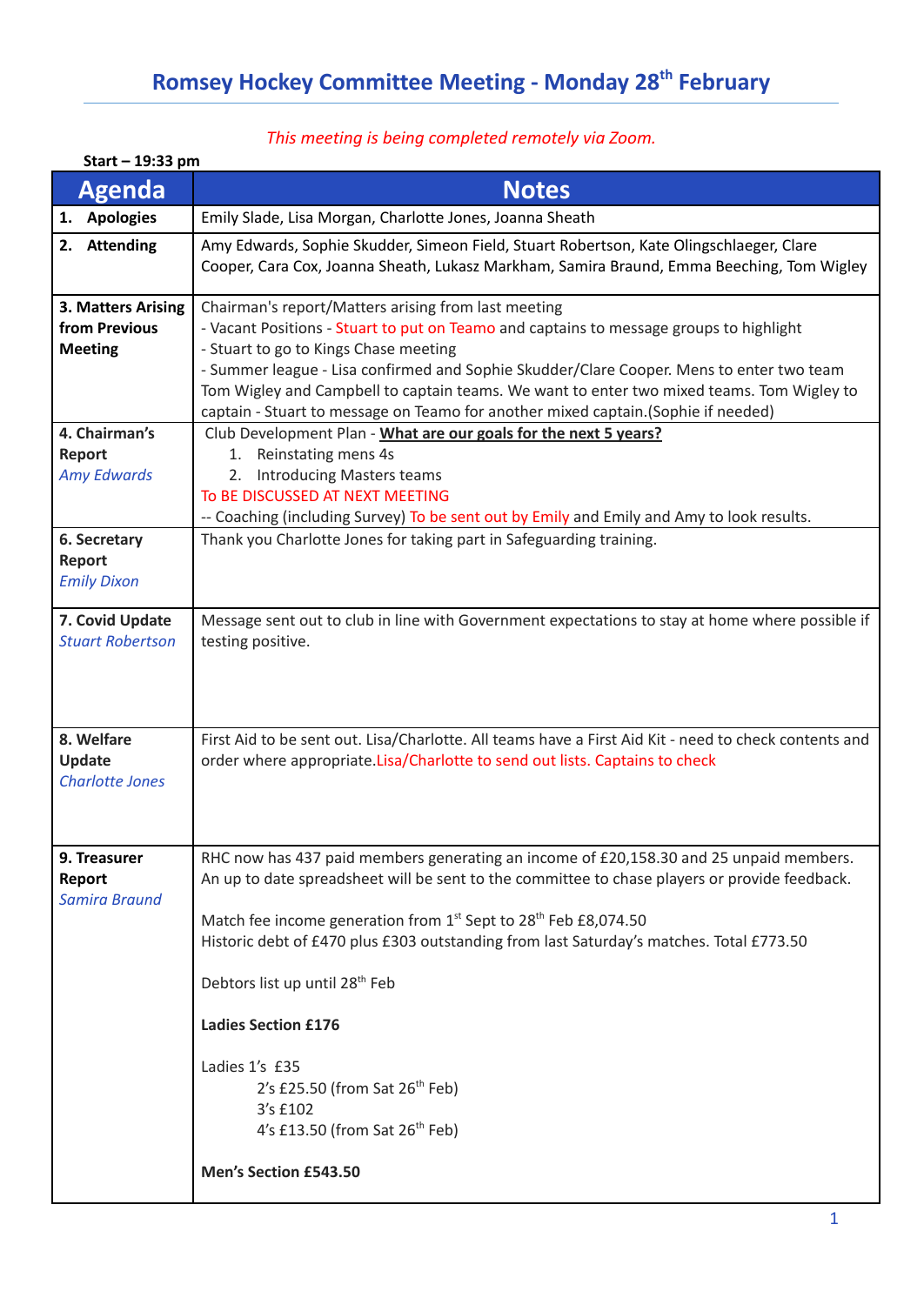|                             | Men's 1's £217                                                                                                               |             |  |
|-----------------------------|------------------------------------------------------------------------------------------------------------------------------|-------------|--|
|                             | 2's £179.50<br>3's £108                                                                                                      |             |  |
|                             | 4's 39                                                                                                                       |             |  |
|                             |                                                                                                                              |             |  |
|                             | <b>Junior Section £54</b>                                                                                                    |             |  |
|                             | <b>U12B</b><br>£4.50                                                                                                         |             |  |
|                             | <b>U12G</b><br>£27                                                                                                           |             |  |
|                             | <b>U14B</b>                                                                                                                  |             |  |
|                             | <b>U14G</b><br>£4.50                                                                                                         |             |  |
|                             | <b>U16B</b><br>£4.50                                                                                                         |             |  |
|                             | U16G<br>£13.50                                                                                                               |             |  |
| 10. Junior Report           | A good start to 2022                                                                                                         |             |  |
| <b>Simeon Field</b>         | A number of teams challenge at the top of their individual leagues                                                           |             |  |
|                             | U14 girls 1 point away from securing league win                                                                              |             |  |
|                             | We are amidst the In2 hockey tournament with u10s playing this weekend and u12s this coming                                  |             |  |
|                             | Sunday. All Hampshire clubs send one side only for a 7 aside tournament with the finalist going                              |             |  |
|                             | through to the regional finals.                                                                                              |             |  |
|                             |                                                                                                                              |             |  |
|                             | Under 8/10S section are growing well with 45 plus minis which bodes very well for junior section<br>going forward            |             |  |
|                             |                                                                                                                              |             |  |
|                             | Junior awards are on Sunday April 3rd.                                                                                       |             |  |
|                             | Awaiting news mid March about new nominations process for DC.                                                                |             |  |
| <b>11. GMS</b>              | Link to Teamo is broken. Stuart to fix. Ladies 3s panels need to be completed Amy to action.                                 |             |  |
| Simeon Field /              | Other teams to edit doc to say what panels they need. South Central invoice for additional                                   |             |  |
| <b>Amy Edwards</b>          | umpire costs. Sam to pay.                                                                                                    |             |  |
|                             |                                                                                                                              |             |  |
| 12. Social Report           | EOS awards Emily will send out form and do potentially Kings Chase Provisionally 7th May unless                              |             |  |
| <b>Amy Edwards</b>          | Hampshire. Amy to email White Horse about provisional date. Grace Morgan to ask about band.                                  |             |  |
|                             | Lisa                                                                                                                         |             |  |
|                             |                                                                                                                              |             |  |
| 13. Kit Update              | Canterbury kit £475 kit sold. Few bits left over. Mens match shirts to be delivered by Cara to                               |             |  |
| <b>Cara Cox</b>             | mens for distributing.                                                                                                       |             |  |
| <b>Clare Cooper</b>         | Clare went to CI and packages were in a pile. Clare to speak to CI to remind them to send out                                |             |  |
|                             | reminders for people to collect items ordered. Cara to send out message for new deadline. Clare<br>to find out order status. |             |  |
| <b>14. AOB</b>              | Nets need looking at at Romsey School. Stuart to have a go at sorting. We need to put the goals                              |             |  |
|                             | to the back of the fence again. Bicycle locks needs purchasing. Stuart to sort. Captains to ensure                           |             |  |
|                             | this is happening.                                                                                                           |             |  |
|                             | Umpires to be invited to Teamo Sophie/team captains to action. Stuart has created an umpire                                  |             |  |
|                             | group. Umpires to be selected for games on Teamo.                                                                            |             |  |
|                             | Kate has asked school again for trees to be cut. Banners to be repaired and fixed where                                      |             |  |
|                             | necessary. Simeon to chase school.                                                                                           |             |  |
|                             | Sophie to enter the Romsey Relay again with two teams. Sophie to organise and send invoice to                                |             |  |
|                             | Sam. Alfie's Wish as chosen charity. 1st weekend at May.                                                                     |             |  |
| <b>Next committee Date:</b> | Monday 4 <sup>th</sup> April 7:30pm                                                                                          | Venue: Zoom |  |